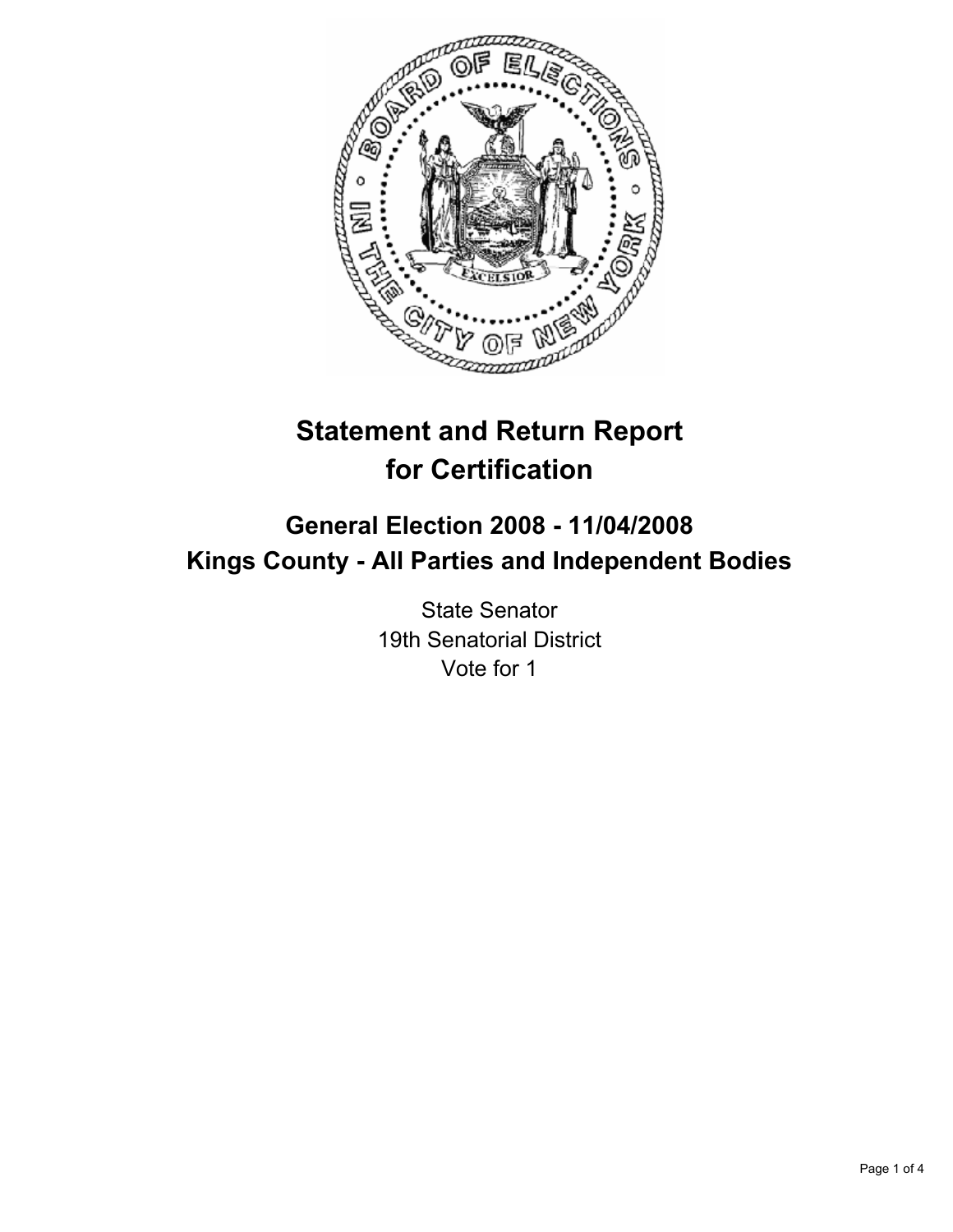

## **Assembly District 40**

| PUBLIC COUNTER                    | 37,141 |
|-----------------------------------|--------|
| <b>EMERGENCY</b>                  | 338    |
| ABSENTEE/MILITARY                 | 634    |
| <b>AFFIDAVIT</b>                  | 2,172  |
| <b>Total Ballots</b>              | 40,344 |
| JOHN L SAMPSON (DEMOCRATIC)       | 26,429 |
| <b>GODFREY JELKS (REPUBLICAN)</b> | 806    |
| GODFREY JELKS (CONSERVATIVE)      | 91     |
| <b>Total Votes</b>                | 27,326 |
| Unrecorded                        | 13.018 |

## **Assembly District 41**

| PUBLIC COUNTER                    | 4,985 |  |
|-----------------------------------|-------|--|
| <b>EMERGENCY</b>                  | 134   |  |
| ABSENTEE/MILITARY                 | 107   |  |
| AFFIDAVIT                         | 197   |  |
| <b>Total Ballots</b>              | 5,453 |  |
| JOHN L SAMPSON (DEMOCRATIC)       | 3,631 |  |
| <b>GODFREY JELKS (REPUBLICAN)</b> | 371   |  |
| GODFREY JELKS (CONSERVATIVE)      | 39    |  |
| <b>Total Votes</b>                | 4,041 |  |
| Unrecorded                        | 1.412 |  |

#### **Assembly District 42**

| PUBLIC COUNTER                      | 2,677 |
|-------------------------------------|-------|
| <b>EMERGENCY</b>                    |       |
| ABSENTEE/MILITARY                   | 62    |
| AFFIDAVIT                           | 90    |
| <b>Total Ballots</b>                | 2,896 |
| JOHN L SAMPSON (DEMOCRATIC)         | 1,079 |
| <b>GODFREY JELKS (REPUBLICAN)</b>   | 604   |
| <b>GODFREY JELKS (CONSERVATIVE)</b> | 50    |
| <b>Total Votes</b>                  | 1,733 |
| Unrecorded                          | 1,163 |

#### **Assembly District 43**

| <b>PUBLIC COUNTER</b>             | 32 |
|-----------------------------------|----|
| <b>EMERGENCY</b>                  |    |
| ABSENTEE/MILITARY                 |    |
| AFFIDAVIT                         |    |
| <b>Total Ballots</b>              | 33 |
| JOHN L SAMPSON (DEMOCRATIC)       | 26 |
| <b>GODFREY JELKS (REPUBLICAN)</b> |    |
| GODFREY JELKS (CONSERVATIVE)      |    |
| <b>Total Votes</b>                | 27 |
| Unrecorded                        | 6  |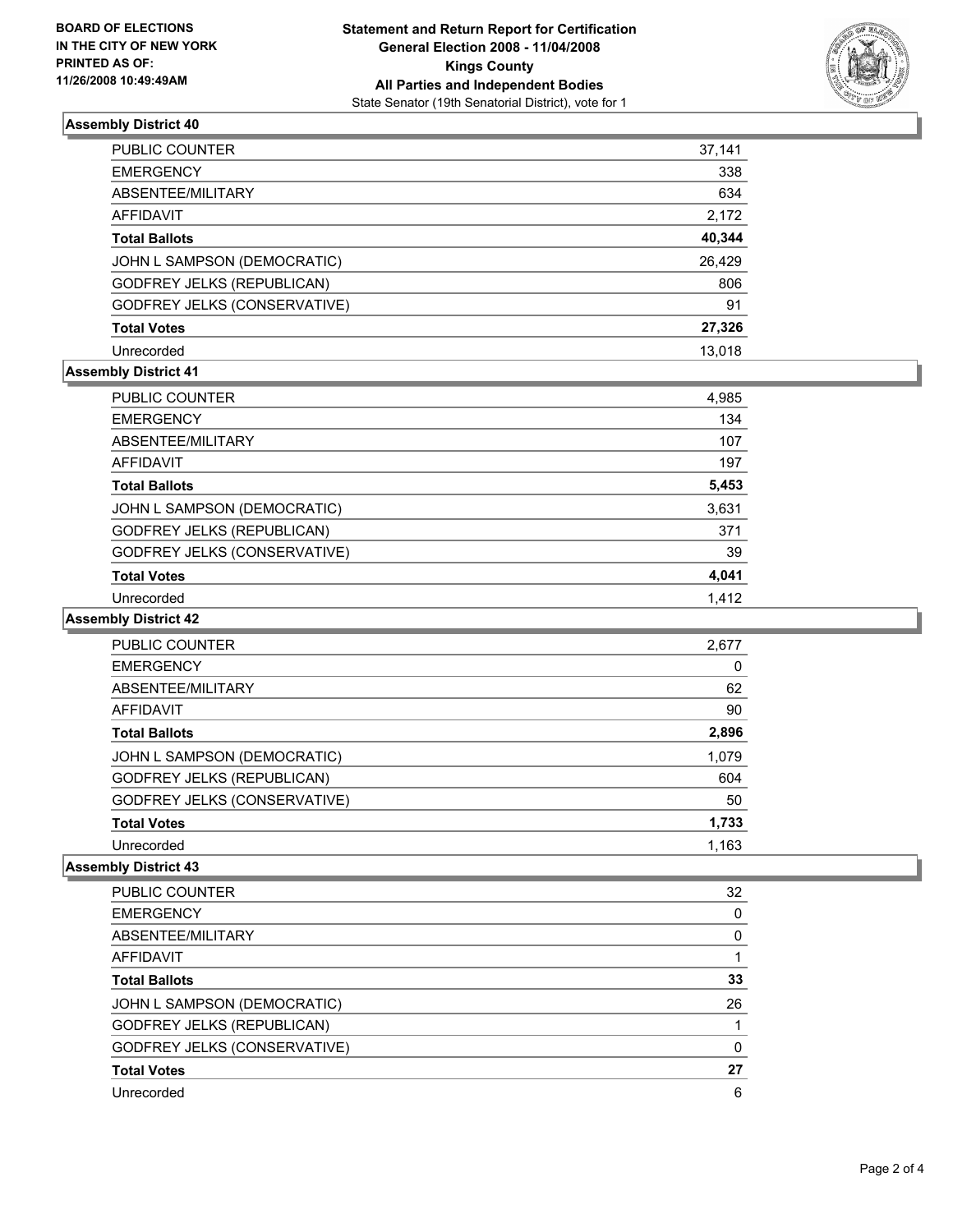

## **Assembly District 55**

| PUBLIC COUNTER                    | 18,077 |
|-----------------------------------|--------|
| <b>EMERGENCY</b>                  | 20     |
| ABSENTEE/MILITARY                 | 293    |
| <b>AFFIDAVIT</b>                  | 1,161  |
| <b>Total Ballots</b>              | 19,571 |
| JOHN L SAMPSON (DEMOCRATIC)       | 12,974 |
| <b>GODFREY JELKS (REPUBLICAN)</b> | 155    |
| GODFREY JELKS (CONSERVATIVE)      | 25     |
| <b>Total Votes</b>                | 13,154 |
| Unrecorded                        | 6.417  |

## **Assembly District 56**

| PUBLIC COUNTER                      | 478 |
|-------------------------------------|-----|
| <b>EMERGENCY</b>                    |     |
| ABSENTEE/MILITARY                   | 5   |
| AFFIDAVIT                           | 33  |
| <b>Total Ballots</b>                | 518 |
| JOHN L SAMPSON (DEMOCRATIC)         | 315 |
| <b>GODFREY JELKS (REPUBLICAN)</b>   | າ   |
| <b>GODFREY JELKS (CONSERVATIVE)</b> |     |
| <b>Total Votes</b>                  | 317 |
| Unrecorded                          | 201 |

#### **Assembly District 58**

| PUBLIC COUNTER                    | 13,088 |
|-----------------------------------|--------|
| <b>EMERGENCY</b>                  | 6      |
| ABSENTEE/MILITARY                 | 548    |
| <b>AFFIDAVIT</b>                  | 581    |
| <b>Total Ballots</b>              | 14,255 |
| JOHN L SAMPSON (DEMOCRATIC)       | 10,588 |
| <b>GODFREY JELKS (REPUBLICAN)</b> | 247    |
| GODFREY JELKS (CONSERVATIVE)      | 44     |
| <b>Total Votes</b>                | 10,879 |
| Unrecorded                        | 3,376  |

#### **Assembly District 59**

| PUBLIC COUNTER                    | 19,514 |
|-----------------------------------|--------|
| <b>EMERGENCY</b>                  | 163    |
| ABSENTEE/MILITARY                 | 380    |
| AFFIDAVIT                         | 912    |
| <b>Total Ballots</b>              | 21,014 |
| JOHN L SAMPSON (DEMOCRATIC)       | 14,769 |
| <b>GODFREY JELKS (REPUBLICAN)</b> | 713    |
| GODFREY JELKS (CONSERVATIVE)      | 429    |
| <b>Total Votes</b>                | 15,911 |
| Unrecorded                        | 5,103  |